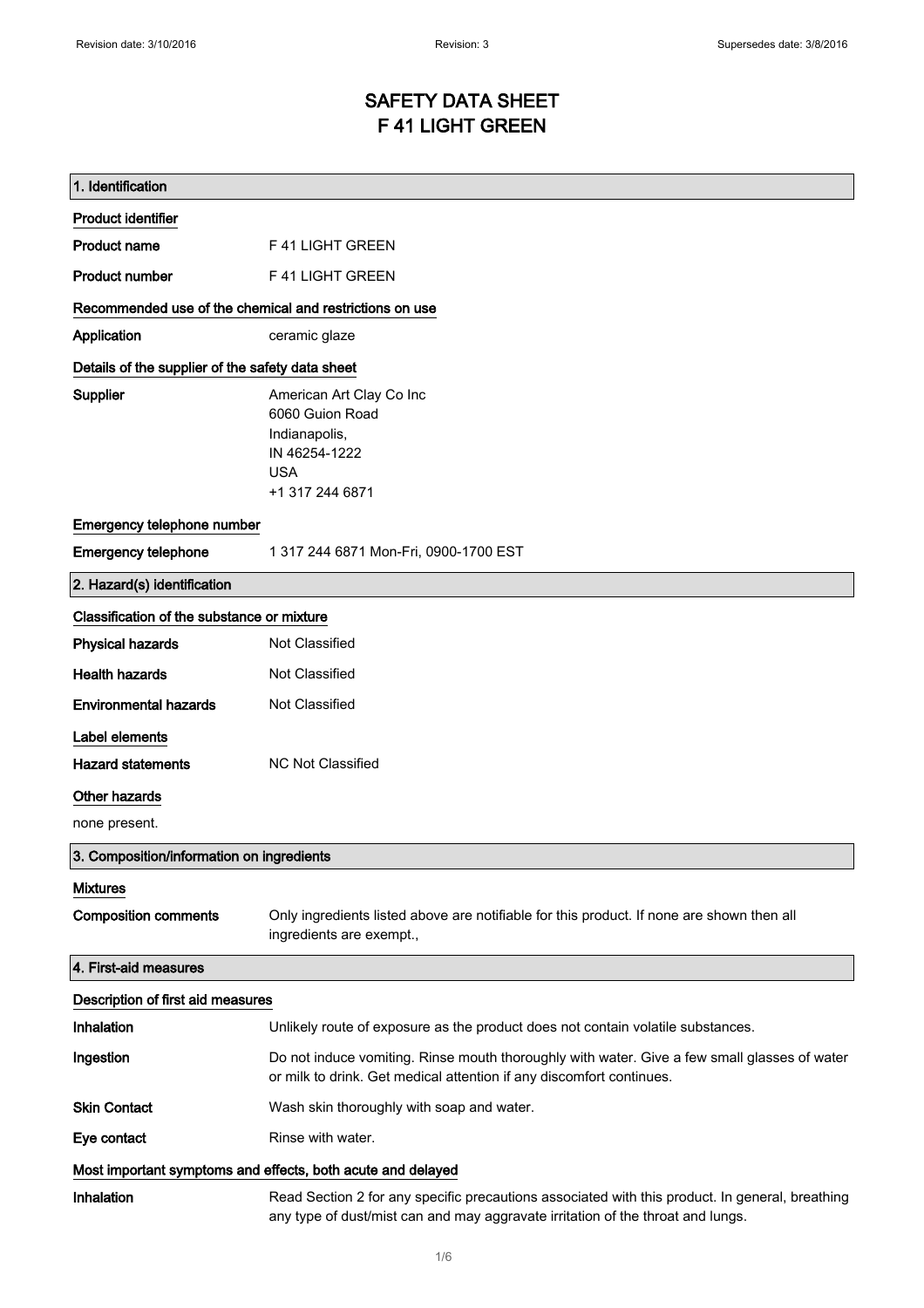| Ingestion                                                    | Read Section 2 for any specific precautions associated with the use of this product. Products<br>with specific warnings about ingestion will give guidance there.                                                                                                                                           |  |
|--------------------------------------------------------------|-------------------------------------------------------------------------------------------------------------------------------------------------------------------------------------------------------------------------------------------------------------------------------------------------------------|--|
| Skin contact                                                 | Read Section 2 for any specific precautions associated with the use of this product. In general<br>most ceramic glazes, clays and special products will tend to have a drying effect on the skin<br>and may cause some sensitivity to users with sensitive skin.                                            |  |
| Eye contact                                                  | Read Section 2 for any specific precautions associated with the use of this product. In general<br>most ceramic and special products contain materials that maybe abrasive to eyes. Keeping<br>materials from contacting the eyes is prudent. If contact does occur, flush with clean water, do<br>not rub. |  |
|                                                              | Indication of immediate medical attention and special treatment needed                                                                                                                                                                                                                                      |  |
| Notes for the doctor                                         | Treat symptomatically.                                                                                                                                                                                                                                                                                      |  |
| 5. Fire-fighting measures                                    |                                                                                                                                                                                                                                                                                                             |  |
| <b>Extinguishing media</b>                                   |                                                                                                                                                                                                                                                                                                             |  |
| Suitable extinguishing media                                 | Use fire-extinguishing media suitable for the surrounding fire.                                                                                                                                                                                                                                             |  |
| Special hazards arising from the substance or mixture        |                                                                                                                                                                                                                                                                                                             |  |
| Specific hazards                                             | The product is not believed to present a hazard due to its physical nature.                                                                                                                                                                                                                                 |  |
| Advice for firefighters                                      |                                                                                                                                                                                                                                                                                                             |  |
| for firefighters                                             | Special protective equipment Use protective equipment appropriate for surrounding materials.                                                                                                                                                                                                                |  |
| 6. Accidental release measures                               |                                                                                                                                                                                                                                                                                                             |  |
|                                                              | Personal precautions, protective equipment and emergency procedures                                                                                                                                                                                                                                         |  |
| <b>Personal precautions</b>                                  | For personal protection, see Section 8.                                                                                                                                                                                                                                                                     |  |
| <b>Environmental precautions</b>                             |                                                                                                                                                                                                                                                                                                             |  |
| <b>Environmental precautions</b>                             | Please read Section 2 completely. If any environmental warnings such as; H411 or H412 are<br>listed in Section 2, please use appropriate procedures when disposing of product and<br>container. Do not put materials into waterways or sewers.                                                              |  |
| Methods and material for containment and cleaning up         |                                                                                                                                                                                                                                                                                                             |  |
| Methods for cleaning up                                      | Collect spillage for reclamation or absorb in vermiculite, dry sand or similar material.                                                                                                                                                                                                                    |  |
| Reference to other sections                                  | For waste disposal, see Section 13. For personal protection, see Section 8.                                                                                                                                                                                                                                 |  |
| 7. Handling and storage                                      |                                                                                                                                                                                                                                                                                                             |  |
| Precautions for safe handling                                |                                                                                                                                                                                                                                                                                                             |  |
| <b>Usage precautions</b>                                     | Read label before use. Do not eat, drink or smoke when using this product. Good personal<br>hygiene procedures should be implemented. Wash hands and any other contaminated areas<br>of the body with soap and water before leaving the work site.                                                          |  |
| Conditions for safe storage, including any incompatibilities |                                                                                                                                                                                                                                                                                                             |  |
| <b>Storage precautions</b>                                   | Store in tightly-closed, original container in a dry and cool place.                                                                                                                                                                                                                                        |  |
| Specific end uses(s)                                         |                                                                                                                                                                                                                                                                                                             |  |
| Specific end use(s)                                          | The identified uses for this product are detailed in Section 1.2.                                                                                                                                                                                                                                           |  |
|                                                              |                                                                                                                                                                                                                                                                                                             |  |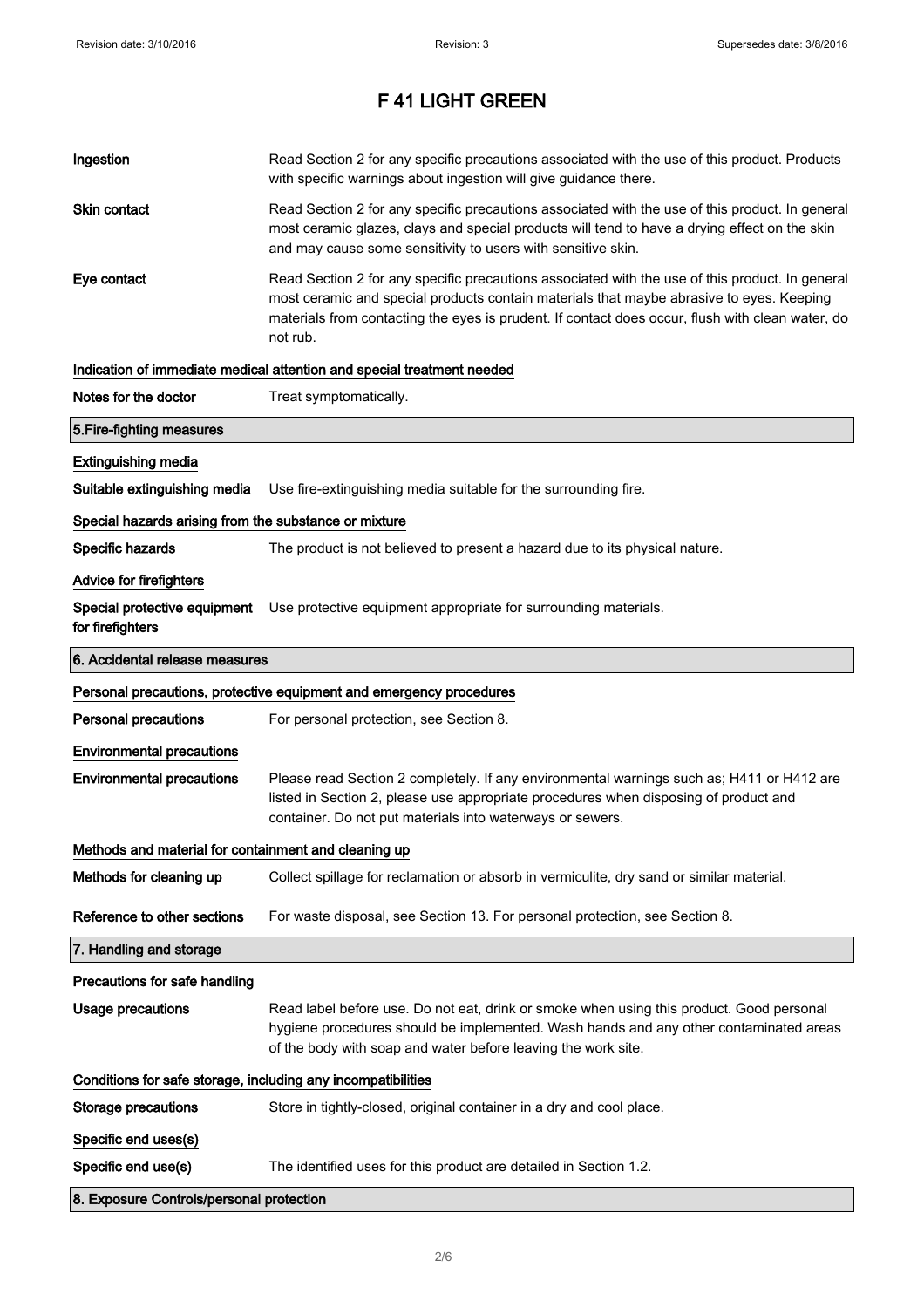| Ingredient comments                 | Only ingredients listed n Section 3 are notifiable for this product. If none are shown then all<br>ingredients are exempt.                                                                                           |
|-------------------------------------|----------------------------------------------------------------------------------------------------------------------------------------------------------------------------------------------------------------------|
| <b>Exposure controls</b>            |                                                                                                                                                                                                                      |
| Appropriate engineering<br>controls | No specific ventilations requirements unless the "FAN" pictogram is shown above or specified<br>in Section 2.                                                                                                        |
| Eye/face protection                 | No specific eye protection required unless the "EYE PROTECTION" pictogram is shown<br>above or specified in Section 2.                                                                                               |
| Hand protection                     | No specific hand protection required unless the "HAND PROTECTION" pictogram is shown<br>above or specified in Section 2.                                                                                             |
| Hygiene measures                    | Using good personal hygiene practices is always appropriate. Keeping a clean work space,<br>cleaning up properly when done, and not eating, drinking or smoking when using this product.                             |
| Respiratory protection              | No specific respiratory protection required unless the "RESPIRATOR" pictogram is shown<br>above or specified in Section 2. Using the appropriate certified protection for the operation is<br>important if required. |

#### 9. Physical and Chemical Properties

### Information on basic physical and chemical properties

| Appearance                                      | Colored liquid.           |
|-------------------------------------------------|---------------------------|
| Color                                           | Various colors.           |
| Odor                                            | Almost odorless.          |
| <b>Odor threshold</b>                           | No information available. |
| рH                                              | 6-8                       |
| <b>Melting point</b>                            | No information available. |
| Initial boiling point and range                 | No information available. |
| Flash point                                     | No information available. |
| <b>Evaporation rate</b>                         | No information available. |
| Flammability (solid, gas)                       | No information available. |
| Upper/lower flammability or<br>explosive limits | No information available. |
| Vapour pressure                                 | No information available. |
| <b>Relative density</b>                         | Greater than 1.0          |
| Solubility(ies)                                 | Not applicable.           |
| <b>Partition coefficient</b>                    | No information available. |
| <b>Auto-ignition temperature</b>                | Not applicable.           |
| <b>Decomposition Temperature</b>                | No information available. |
| <b>Viscosity</b>                                | No information available. |
| <b>Explosive properties</b>                     | none                      |
| <b>Oxidising properties</b>                     | none                      |
| <b>Other information</b>                        | Not applicable.           |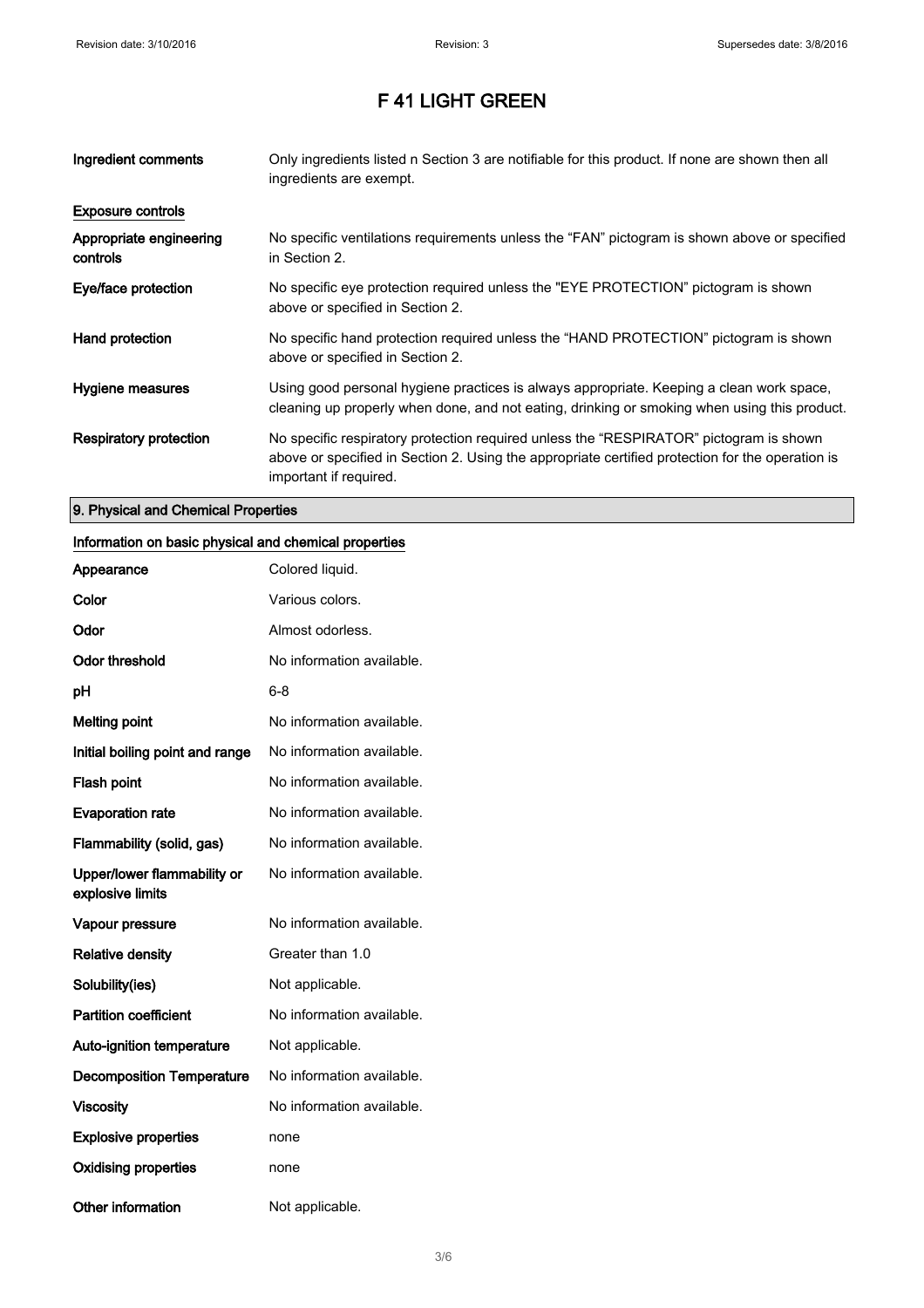| 10. Stability and reactivity          |                                                                                                                                                                                                                                                |
|---------------------------------------|------------------------------------------------------------------------------------------------------------------------------------------------------------------------------------------------------------------------------------------------|
| Reactivity                            | There are no known reactivity hazards associated with this product.                                                                                                                                                                            |
| <b>Stability</b>                      | No particular stability concerns.                                                                                                                                                                                                              |
| Possibility of hazardous<br>reactions | None known.                                                                                                                                                                                                                                    |
| <b>Conditions to avoid</b>            | None known.                                                                                                                                                                                                                                    |
| Materials to avoid                    | None known.                                                                                                                                                                                                                                    |
| Hazardous decomposition<br>products   | None known.                                                                                                                                                                                                                                    |
| 11. Toxicological information         |                                                                                                                                                                                                                                                |
| Information on toxicological effects  |                                                                                                                                                                                                                                                |
| <b>Toxicological effects</b>          | Please read Section 2 thoroughly to understand the toxicological risks, (if any) and<br>precautions for safe use (if any).                                                                                                                     |
| Skin corrosion/irritation             |                                                                                                                                                                                                                                                |
| <b>Skin sensitization</b>             |                                                                                                                                                                                                                                                |
| <b>Skin sensitisation</b>             | Based on available data the classification criteria are not met.                                                                                                                                                                               |
| Eye contact                           | May cause temporary eye irritation.                                                                                                                                                                                                            |
| 12. Ecological Information            |                                                                                                                                                                                                                                                |
| Ecotoxicity                           | Please read Section 2 completely. If any environmental warnings such as; H411 or H412 are<br>listed in Section 2, please use appropriate procedures when disposing of product and<br>container. Do not put materials into waterways or sewers. |
| Toxicity                              |                                                                                                                                                                                                                                                |
| <b>Toxicity</b>                       | Please read Section 2 completely. If any environmental warnings such as; H411 or H412 are<br>listed in Section 2, please use appropriate procedures when disposing of product and<br>container. Do not put materials into waterways or sewers. |
| Persistence and degradability         |                                                                                                                                                                                                                                                |
| Persistence and degradability         | No data available.                                                                                                                                                                                                                             |
| Biodegradation                        | Not inherently biodegradable.                                                                                                                                                                                                                  |
| <b>Bioaccumulative potential</b>      |                                                                                                                                                                                                                                                |
| <b>Partition coefficient</b>          | No information available.                                                                                                                                                                                                                      |
| Mobility in soil                      |                                                                                                                                                                                                                                                |
| <b>Mobility</b>                       | Semi-mobile.                                                                                                                                                                                                                                   |
| Results of PBT and vPvB assessment    |                                                                                                                                                                                                                                                |
| Results of PBT and vPvB<br>assessment | This product does not contain any substances classified as PBT or vPvB.                                                                                                                                                                        |
| Other adverse effects                 |                                                                                                                                                                                                                                                |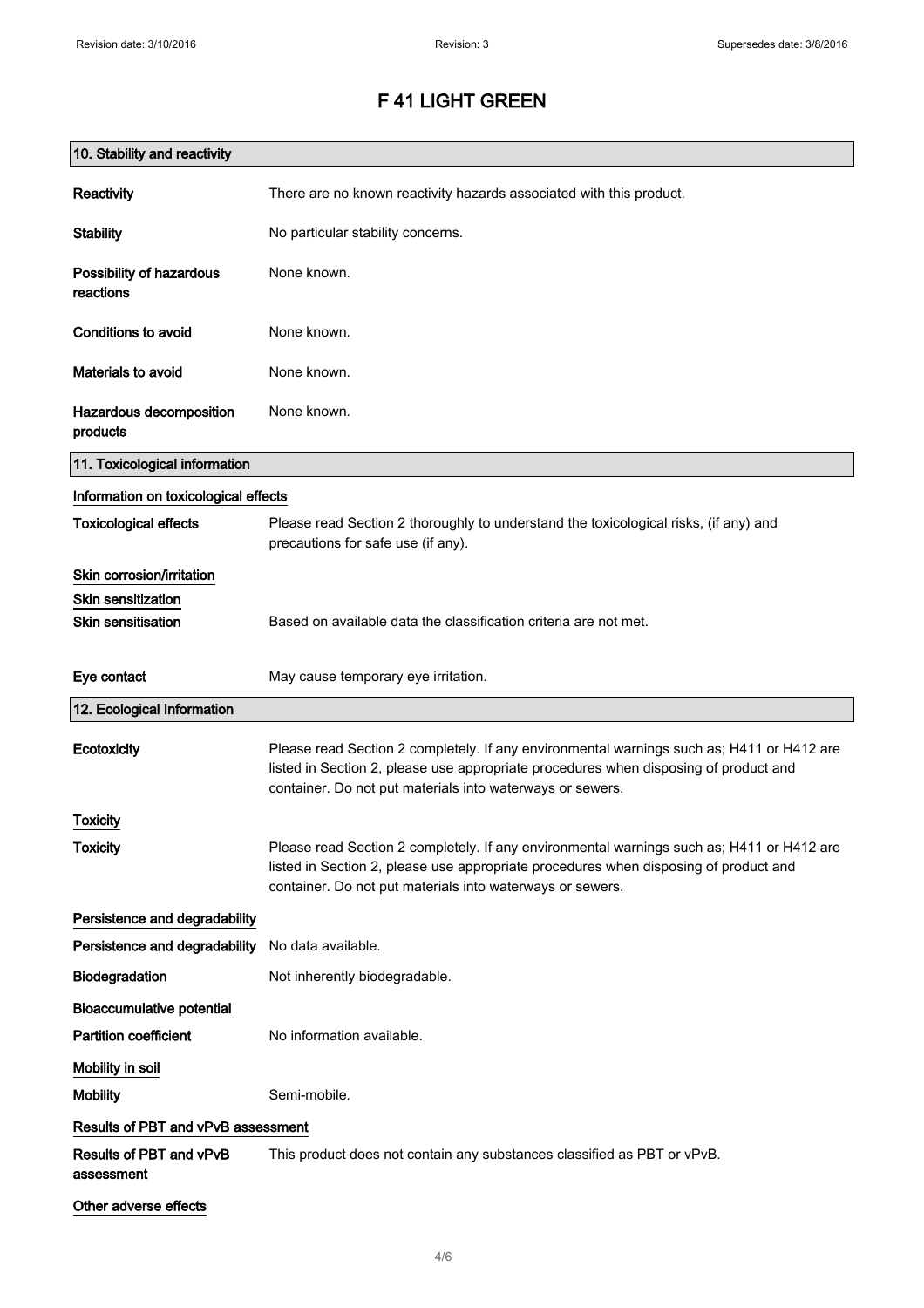| Other adverse effects                                                                                                                                                                                                                             | None known.                                                                                                                                                                                  |  |
|---------------------------------------------------------------------------------------------------------------------------------------------------------------------------------------------------------------------------------------------------|----------------------------------------------------------------------------------------------------------------------------------------------------------------------------------------------|--|
| 13. Disposal considerations                                                                                                                                                                                                                       |                                                                                                                                                                                              |  |
| Waste treatment methods                                                                                                                                                                                                                           |                                                                                                                                                                                              |  |
| <b>General information</b>                                                                                                                                                                                                                        | Dispose of waste product or used containers in accordance with local regulations When<br>handling waste, the safety precautions applying to handling of the product should be<br>considered. |  |
| 14. Transport information                                                                                                                                                                                                                         |                                                                                                                                                                                              |  |
| General                                                                                                                                                                                                                                           | The product is not covered by international regulations on the transport of dangerous goods<br>(IMDG, IATA, DoT).                                                                            |  |
| <b>UN Number</b>                                                                                                                                                                                                                                  |                                                                                                                                                                                              |  |
| Not applicable.                                                                                                                                                                                                                                   |                                                                                                                                                                                              |  |
| UN proper shipping name                                                                                                                                                                                                                           |                                                                                                                                                                                              |  |
| Not applicable.                                                                                                                                                                                                                                   |                                                                                                                                                                                              |  |
| Transport hazard class(es)                                                                                                                                                                                                                        |                                                                                                                                                                                              |  |
| No transport warning sign required.                                                                                                                                                                                                               |                                                                                                                                                                                              |  |
| Packing group                                                                                                                                                                                                                                     |                                                                                                                                                                                              |  |
| Not applicable.                                                                                                                                                                                                                                   |                                                                                                                                                                                              |  |
| <b>Environmental hazards</b>                                                                                                                                                                                                                      |                                                                                                                                                                                              |  |
| <b>Environmentally Hazardous Substance</b><br>Please refer to Section 2 for any environmental hazards associated with this product. If H411/H412 warnings are shown then<br>please verify packaging and labeling requirements for larger volumes. |                                                                                                                                                                                              |  |
| Special precautions for user                                                                                                                                                                                                                      |                                                                                                                                                                                              |  |
| Not applicable.                                                                                                                                                                                                                                   |                                                                                                                                                                                              |  |
| <b>Transport in bulk according to</b> Not applicable.<br>Annex II of MARPOL 73/78<br>and the IBC Code                                                                                                                                             |                                                                                                                                                                                              |  |
| 15. Regulatory information                                                                                                                                                                                                                        |                                                                                                                                                                                              |  |
| <b>US State Regulations</b><br>None of the ingredients are listed or exempt.                                                                                                                                                                      | California Proposition 65 Carcinogens and Reproductive Toxins                                                                                                                                |  |
| Inventories<br>Canada - DSL/NDSL<br>All the ingredients are listed or exempt.                                                                                                                                                                     |                                                                                                                                                                                              |  |
| <b>US-TSCA</b><br>All the ingredients are listed or exempt.                                                                                                                                                                                       |                                                                                                                                                                                              |  |
| US - TSCA 12(b) Export Notification<br>All the ingredients are listed or exempt.                                                                                                                                                                  |                                                                                                                                                                                              |  |

16. Other information